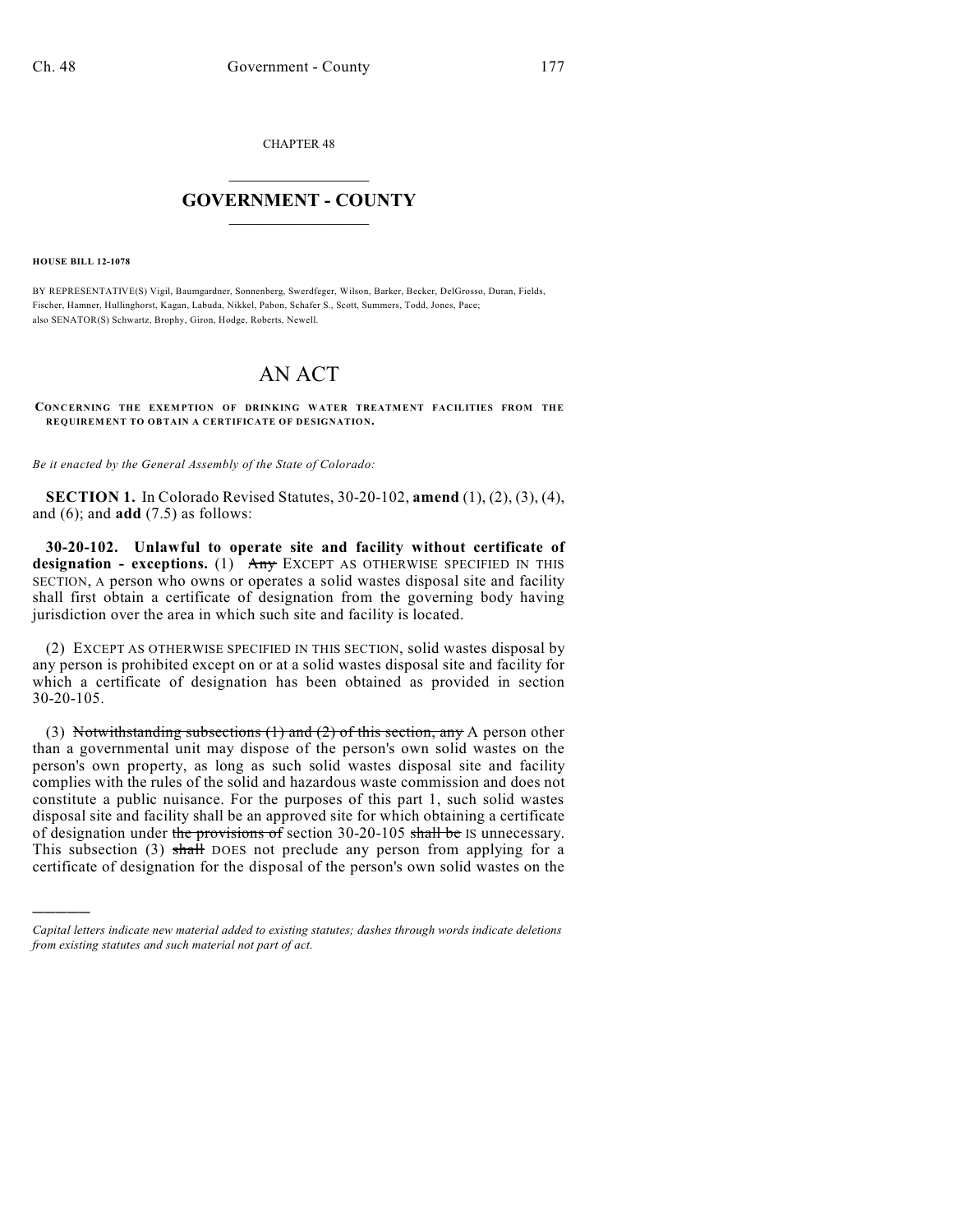person's own property.

(4) Notwithstanding the provisions of subsections  $(1)$  and  $(2)$  of this section, any A person who is engaged in mining operations pursuant to a permit issued by the mined land reclamation board or office of mined land reclamation which THAT contains an approved plan of reclamation may dispose of solid wastes generated by such operations within the permitted area for such operations. For the purposes of this part 1, such solid wastes disposal site and facility shall be IS an approved site for which obtaining a certificate of designation under the provisions of section 30-20-105 shall be IS unnecessary.

(6) Notwithstanding the provisions of subsections  $(1)$  and  $(2)$  of this section, The final use for beneficial purposes, including fertilizer, soil conditioner, fuel, and livestock feed, of biosolids that have been processed and certified or designated as meeting all applicable rules of the solid and hazardous waste commission and the department of agriculture shall DOES not require a certificate of designation for such final use. In addition, the use of manure as a fertilizer or soil conditioner or the composting on the site of generation of manure with other compatible materials necessary for effective composting as part of a standard agricultural practice shall DOES not require a certificate of designation.

(7.5) (a) ON OR AFTER THE EFFECTIVE DATE OF THIS SUBSECTION (7.5), A GOVERNING BODY HAVING JURISDICTION SHALL NOT REQUIRE A CERTIFICATE OF DESIGNATION FOR WASTE IMPOUNDMENTS OR OTHER SOLID WASTES DISPOSAL OPERATIONS OF DRINKING WATER TREATMENT RESIDUALS GENERATED ON-SITE AT A DRINKING WATER TREATMENT FACILITY. A CERTIFICATE OF DESIGNATION FOR WASTE IMPOUNDMENTS OR OTHER SOLID WASTES DISPOSAL OPERATIONS OF DRINKING WATER TREATMENT RESIDUALS GENERATED ON-SITE AT A DRINKING WATER TREATMENT FACILITY ISSUED BEFORE THE EFFECTIVE DATE OF THIS SUBSECTION (7.5) IS VOIDABLE AT THE OPTION OF THE FACILITY.

(b) A DRINKING WATER TREATMENT FACILITY THAT DOES NOT REQUIRE A CERTIFICATE OF DESIGNATION PURSUANT TO PARAGRAPH (a) OF THIS SUBSECTION (7.5) SHALL COMPLY WITH THE RULES OF THE SOLID AND HAZARDOUS WASTE COMMISSION FOR WASTE IMPOUNDMENTS AND SOLID WASTES DISPOSAL.

(c) NOTHING IN PARAGRAPH (a) OR (b) OF THIS SUBSECTION (7.5) LIMITS THE APPLICATION OF OTHER LOCAL GOVERNMENT LAND USE REGULATIONS TO WASTE IMPOUNDMENTS OR SOLID WASTES DISPOSAL OPERATIONS AT A DRINKING WATER TREATMENT FACILITY.

**SECTION 2. Act subject to petition - effective date - applicability.** (1) This act takes effect at 12:01 a.m. on the day following the expiration of the ninety-day period after final adjournment of the general assembly (August 8, 2012, if adjournment sine die is on May 9, 2012); except that, if a referendum petition is filed pursuant to section 1 (3) of article V of the state constitution against this act or an item, section, or part of this act within such period, then the act, item, section, or part will not take effect unless approved by the people at the general election to be held in November 2012 and, in such case, will take effect on the date of the official declaration of the vote thereon by the governor.